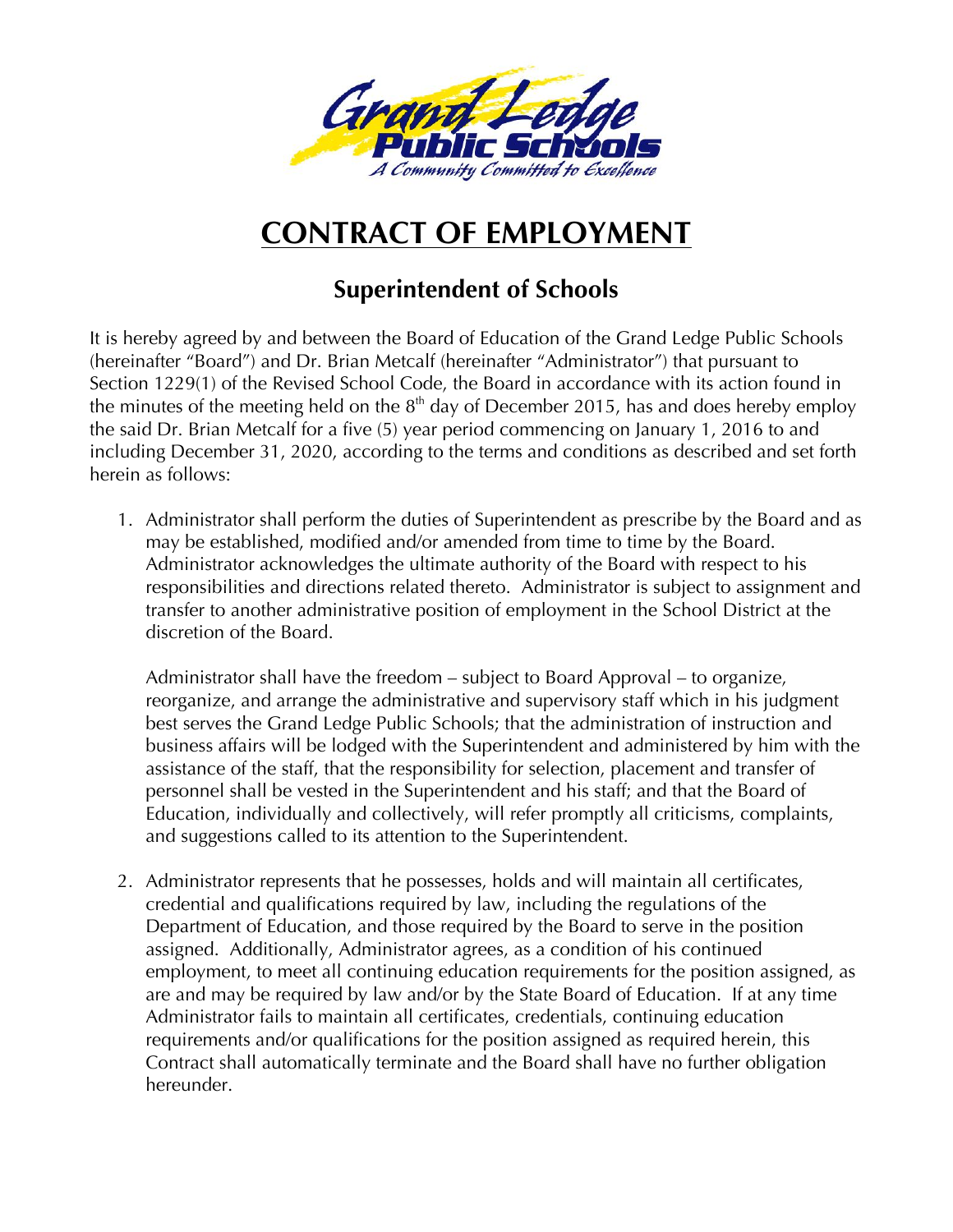

3. Administrator agrees to devote his talents, skills, efforts and abilities toward competently and proficiently fulfilling all duties and responsibilities of the position assigned. Administrator will not engage in outside employment, consulting or other business activity without the prior approval of the Board.

Administrator agrees to faithfully perform those duties assigned by the Board and to comply with the directives of the Board with respect thereto. Further, Administrator agrees to comply with and fulfill all responsibilities and tasks required by state and federal law and regulations and by the Board to carry out the educational programs and policies of the School District during the entire term of this Contract. Administrator agrees to devote substantially all of his business time, attention and services to the diligent, faithful and competent discharge of his duties on behalf of the School District to enhance the operation of the School District and agrees to use his best efforts to maintain and improve the quality of the programs and services of the School District.

4. Beginning in the 2016-2017 school year, the annual base salary shall be set at a rate, not less than One Hundred Ninety-One Thousand Dollars (\$191,000). The annual salary shall be paid in twenty-four (24) equal semi-monthly installments beginning with the commencement of the fiscal year (July 1 – June 30). Beginning in the 2017-2018 school year, the annual base salary shall be set at a rate, not less than Two Hundred and Six Thousand Dollars (\$206,000). The annual salary shall be paid in twenty-four (24) equal semi-monthly installments beginning with the commencement of the fiscal year (July 1 – June 30). (\*Increases in salary beginning in the 2013-2014 school year through the 2017-2018 school year, are substantially based upon additional duties added to the job responsibility of the Superintendent due to the elimination of the position of Executive Director of Operations; which saved the district approximately \$160,000 annually.)

Beginning in the 2012-2013 school year, each year, the administrator shall receive a years worth of retirement service credit paid to the retirement system; or an equal amount paid towards a tax-sheltered annuity of his choice. This benefit expires after 5 years; and will end on June 30, 2017.

Should Administrator be assigned or transferred to another administrative position, the salary paid shall be at the same rate and term as set forth in this contract. Other educational and/or longevity salary amounts shall follow those found in the Central Office Administrators Salary Schedule; and shall not be reduced from the previous year.

The Board hereby retains the right to increase the annual salary of Administrator during the term of this Contract. Any increase in salary made during the term of this Contract shall be in the form of a written amendment and when executed by Administrator and the Board, shall become a part of this Contract.

5. Administrator is employed on the basis of a school year of work per contract/fiscal year (July 1 – June 30) as scheduled by the Board. Administrator shall work 227 days per fiscal year. Non-work days must be used within the fiscal year for which they are made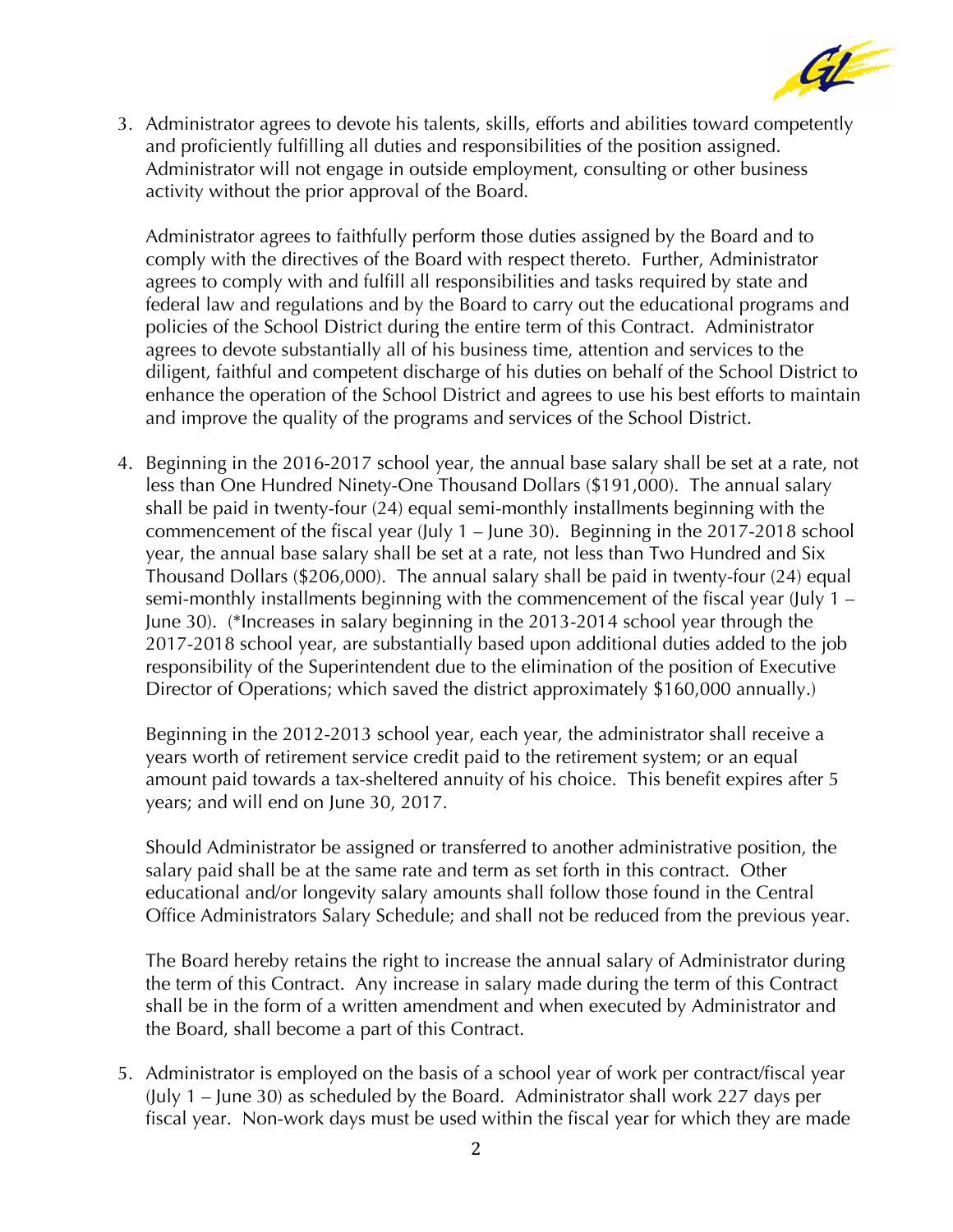

available and Administrator shall not receive any additional compensation in lieu of use of vacation days (any exceptions to this carry-over language must be approved by the Board President; and the board will be informed).

Administrator shall schedule use of vacation days in a manner to minimize interference with the orderly operation and conduct of business of the School District. All scheduling of vacation is subject to the approval of the Board President, and must be submitted in writing.

- 6. The Board shall evaluate Administrator's performance annually, not later than November 30 of each year, using a mutually acceptable process, and shall on or before December  $15<sup>th</sup>$  of each ensuing year, take official action determining whether or not the Administrator's contract is extended for an additional year. The Board shall notify the Superintendent of its action in writing. If no action is taken by the Board, the contract shall be deemed to have been extended for an additional year.
- 7. The Board shall be entitled to terminate the Administrator's employment at any time during the term of this Contract when it determines that Administrator has engaged in acts of moral turpitude, misconduct, dishonesty, fraud, insubordination, incompetence, inefficiency, or if Administrator materially breaches the terms and conditions of this Contract.

The forgoing standards for termination of this Contract during its term shall not be applicable to non-renewal of this Contract at the expiration of its term, which decision is discretionary with the Board.

In the event that the Board undertakes to dismiss Administrator during the term of this Contract, he shall be entitled to written notice of charges and an opportunity for a hearing before the Board. In the event of termination of employment during the term of this Contract, this Contract shall automatically terminate and the Board shall have no further obligation hereunder.

Upon termination, the Administrator shall not receive compensation in lieu of unused vacation days under paragraph 5 or unused leave days under paragraph 14.

In the event that the Administrator enters into a contract for employment without express permission from the Board, this contract shall terminate 30 days after the date such contract for employment is signed by the Administrator regardless of the date actual duties under such contract commence.

8. In the event of Administrator's mental and/or physical incapacity to perform the duties of his office, he shall be granted an initial leave of ninety (90) work days for purpose of recovery. The Administrator shall first exhaust any accumulated sick leave and accrued vacation time, with the balance of the ninety (90) work days period to be unpaid. Health plan premium payments shall be made on behalf of Administrator during this interval to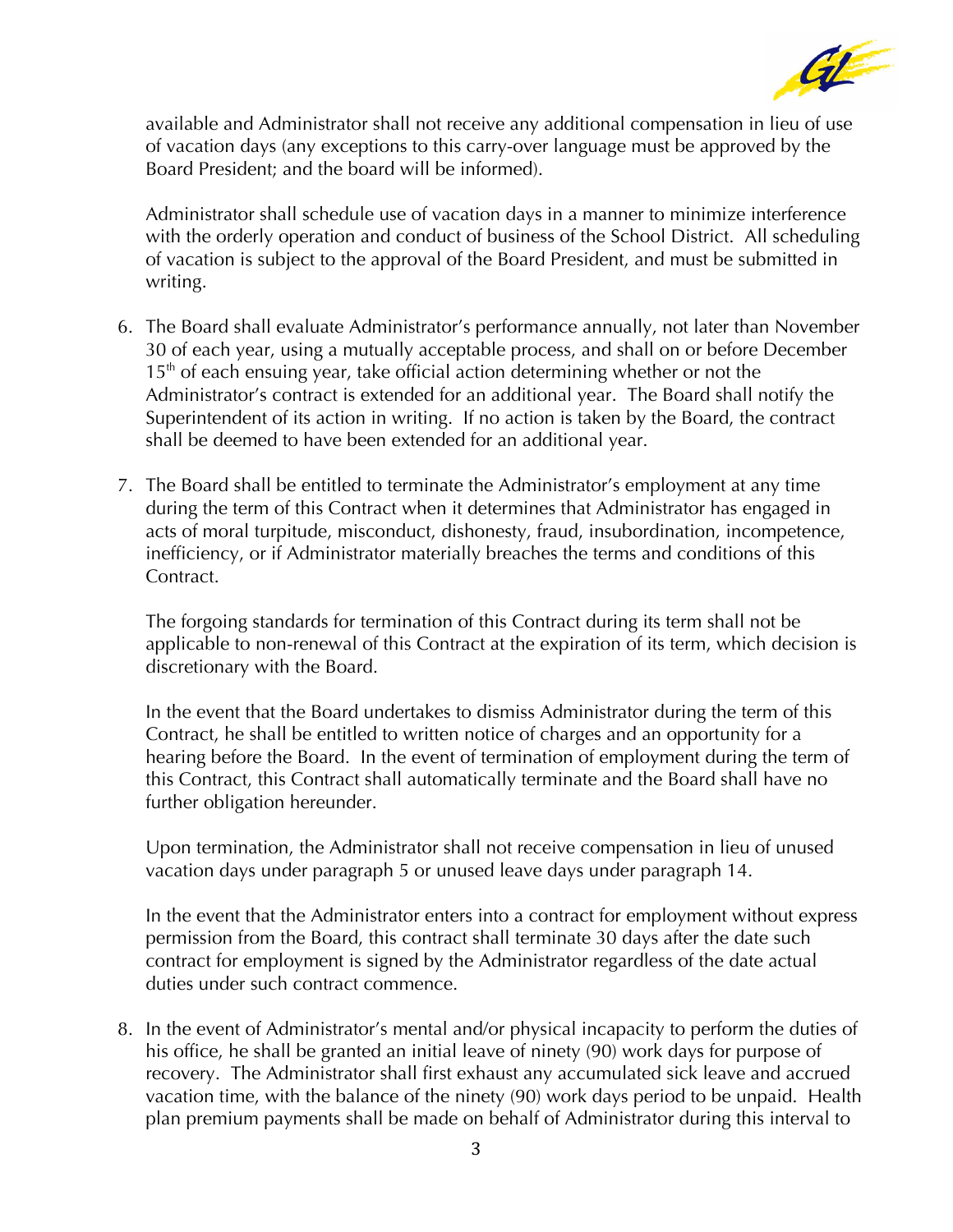

the extent required by law. Upon utilizing leave under this provision, Administrator shall furnish medical certification to the Board (or its designee) respecting the necessity for the leave.

If the Board (or designee) has reason to doubt the validity of the medical certification supplied by Administrator, it may require a second opinion, at Board expense.

Administrator may request a ninety (90) work day unpaid leave extension in the event of his physical and/or mental inability to return to work at the expiration of the initial leave interval, as described above, provided that there is a verified prognosis that Administrator will be able to resume his duties at the conclusion of the extended leave interval. Medical certification shall be supplied by Administrator as a condition to any leave extension. Any extensions of leave for this purpose shall be at the discretion of the Board.

If Administrator is unable to, or does not resume work at the conclusion of a leave taken under this paragraph (or any extension thereof), his employment and this Contract may be terminated at the option of the Board. However, no such termination shall occur where restoration after leave is required by the Family and Medical Leave Act.

Prior to resumption of duty after an unpaid leave of absence for a serious health condition, Administrator shall provide to the Board a fitness for duty certification from Administrator's health care provider.

- 9. Administrator agrees that he shall not be deemed to be granted continuing tenure in the position initially assigned or to which he may be assigned or transferred or in any capacity other than that of a classroom teacher, should the probationary period required for tenure as a teacher be fulfilled, by virtue of this Contract or any employment assignment (requiring certification) with the School District. Nor shall the decision of the Board not to continue or renew the employment of Administrator for any subsequent period in any capacity, other than as a classroom teacher, as may be required by the Teachers' Tenure Act, be deemed a breach of this Agreement or a discharge or demotion within the provisions of the Michigan Teachers' Tenure Act.
- 10.Administrator shall submit to such medical examinations, supply such information and execute such documents as may be required by an underwriter, policyholder or third party administrator providing insurance programs specified under this Contract. Additionally, upon request of the Board, Administrator shall authorize the release of medical information necessary to determine if Administrator is capable of performing the essential job functions required by his assignment, with or without reasonable job accommodation(s). Any physical or mental examination or disclosure of such information required of Administrator by the Board shall be job related and consistent with business necessity. Any medical or psychological examination under this section shall be at Board expense. Any information obtained from medical or psychological examinations or inquiries shall be considered and treated as confidential.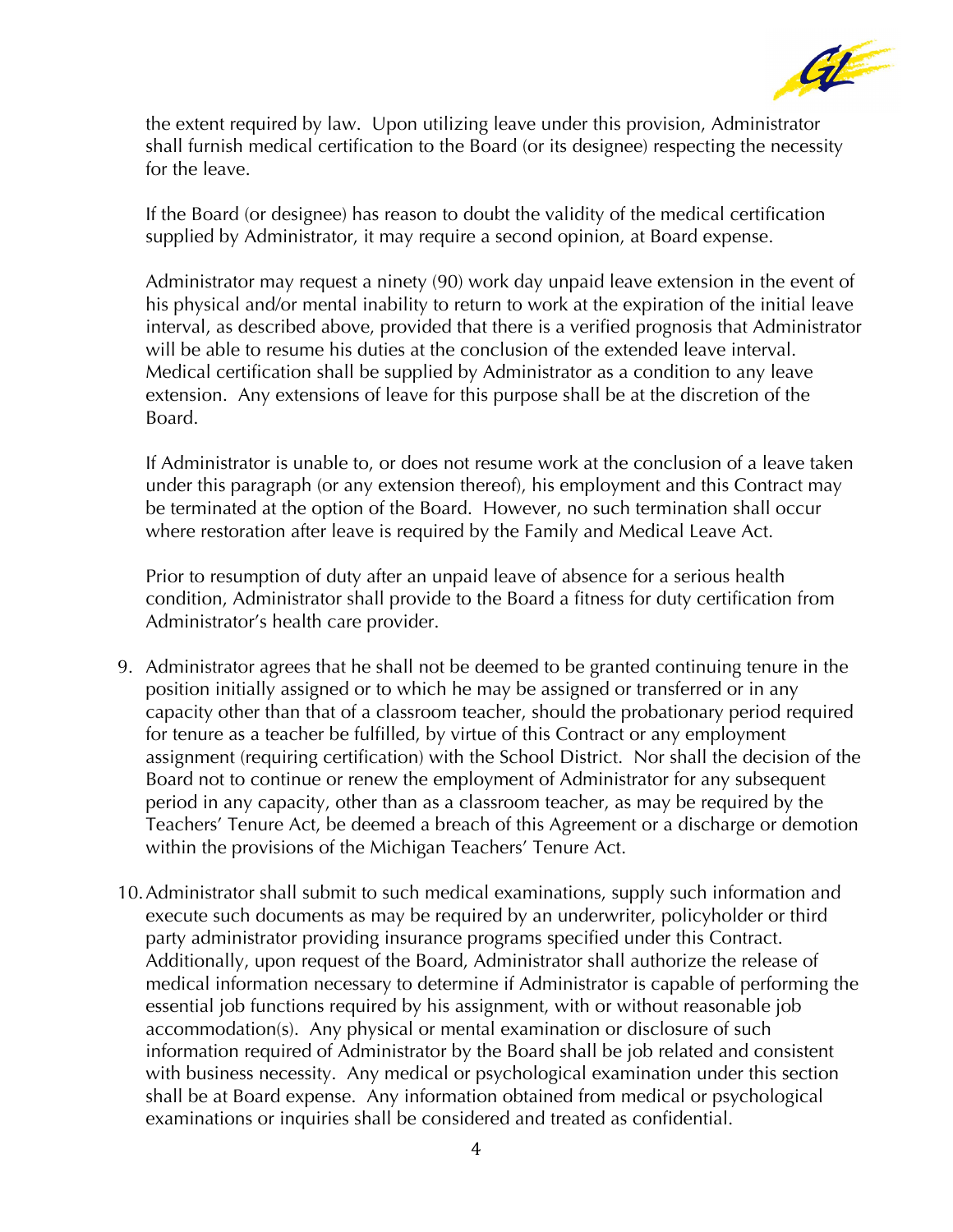

- 11.Under proper application and acceptance for enrollment by the appropriate insurance underwriter, policyholder and/or third party administrator, the Board shall make premium payments on behalf of Administrator and his eligible dependents for the following insurance programs:
	- Health Insurance McLaren Health Plan cash in lieu of option: \$300 per month.
	- Dental Insurance SET-SEG.
	- Term Life Insurance UNUM
		- o Face amount of two time's annual salary rounded up to the nearest \$1,000.
	- Vision Insurance SET-SEG.
	- Voluntary participation in the School District's Section 125 Cafeteria Plan.
	- Long Term Disability Insurance UNUM 66 2/3%: \$6,000 monthly maximum; 30 day waiting period; 60 month duration

The Board's obligation to pay premium for the above coverage(s) on behalf of Administrator (and his eligible dependents) shall be provided equal to the coverage of all Central Office Cabinet members.

- 12.The Board reserves the right to change the identity of the insurance carrier, policyholder or third party administrator for any of the above coverage(s), provided that comparable coverage, as determined by the Board, is maintained during the term of this Agreement.
- 13.Administrator is entitled to the following holidays for which no service to the School District is required:
	- New Years Day
	- President's Day (if school is not in session)
	- Good Friday (if school is not in session)
	- Memorial Day
	- Independence Day
	- Labor Day
	- Thanksgiving Day
	- Friday after Thanksgiving Day
	- Christmas Eve Day
	- Christmas Day
	- New Years Eve Day
- 14.Administrator shall receive twelve (12) days per contract year which may be used for personal illness or disability. Administrator may use paid leave days for serious illness in Administrator's immediate family (i.e., spouse, child or parent), not to exceed twelve (12) days per contract year. Unused paid leave days hereunder shall be cumulative to a maximum of 90 days for absence due to personal illness or disability of Administrator.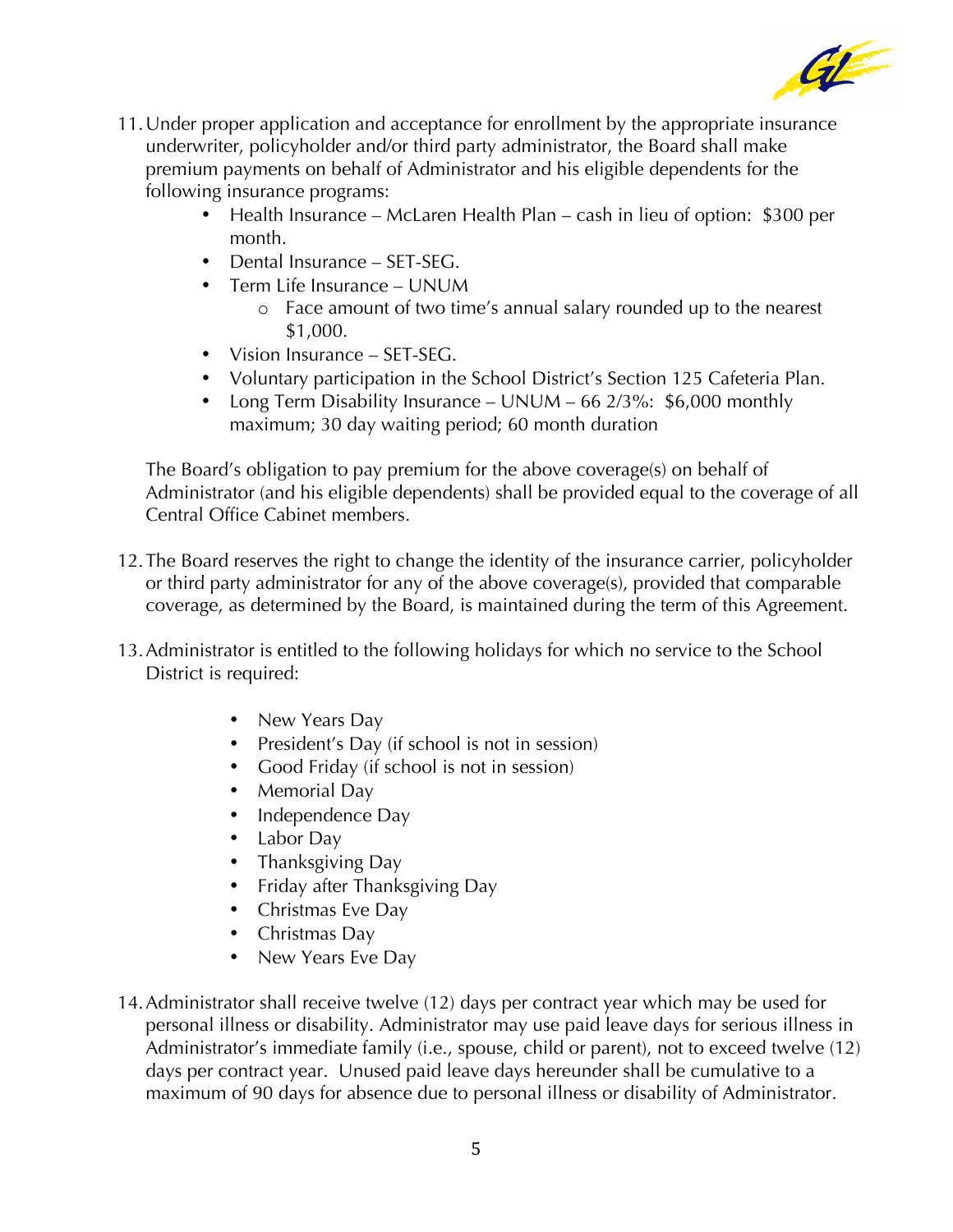

15.The Board recognizes that high-performing Superintendents continue to learn and develop their leadership practices, technical processes and knowledge in order to meet the complex demands of their jobs. In addition, the Board recognizes that Michigan law requires administrators to be certified, and encourages exemplary professional practice in the Superintendency by making provision for specialty and enhanced endorsement to that certification.

For the purpose of investing in the Administrator's growth and development in professional practice, the Board will pay for the membership, tuition, out of state travel, and subsistence expenses (room and board at conferences) that are necessary to carry out the goals of the Superintendent's professional leadership development plan. The Superintendent is responsible for in state transportation expenses.

The Administrator's professional leadership development plan, include, but are not limited to, strategies such as: mentoring, coaching and credentialing programs; professional development training and workshops; conferences; and coursework. In addition, the Board will allocate sufficient funds each year for all memberships in regional, state and national professional associations related to the duties of the position.

16.This Contract contains the entire agreement and understanding by and between the Board and Administrator with respect to the employment of Administrator and no representations, promises, contract or understandings, written or oral, not contained herein, shall be of any force or effect. All prior agreements pertaining to, connected with, or arising in any manner out of the employment of Administrator by the Board, are hereby terminated and shall hereafter be of no force or effect whatsoever. Provided, that this contract is void pursuant to the provisions of the Revised School Code pertaining to criminal records checks.

No amendment to, or modification of this Contract shall be valid or binding unless it is in writing, approved by official action of the Board reflected in its minutes, and signed by Administrator and the President and Secretary of the Board. No valid waiver of any provision of this Contract, at any time, shall be deemed a waiver of any other provision of this Contract at such time or at any other time.

17.In the event of any dispute between the parties relating to discharge of Administrator during the term of this Contract, the parties hereby agree to submit such to binding arbitration. Selection of the arbitrator and the arbitration proceedings shall be conducted under the National Rules for the Resolution of Employment Disputes of, and administered by, the American Arbitration Association. Arbitration under this provision shall be conducted pursuant to the terms of the Michigan Arbitration Act, MCL 600.5001 *et seq* and MCR 3.602.

The parties intend that this process of dispute resolution shall be inclusive of all contract and statutory claims advanced by Administrator arising from Administrator's discharge during the terms of this Contract, including (but not limited to) claims of unlawful discrimination and all claims for damages or other relief. However, this agreement to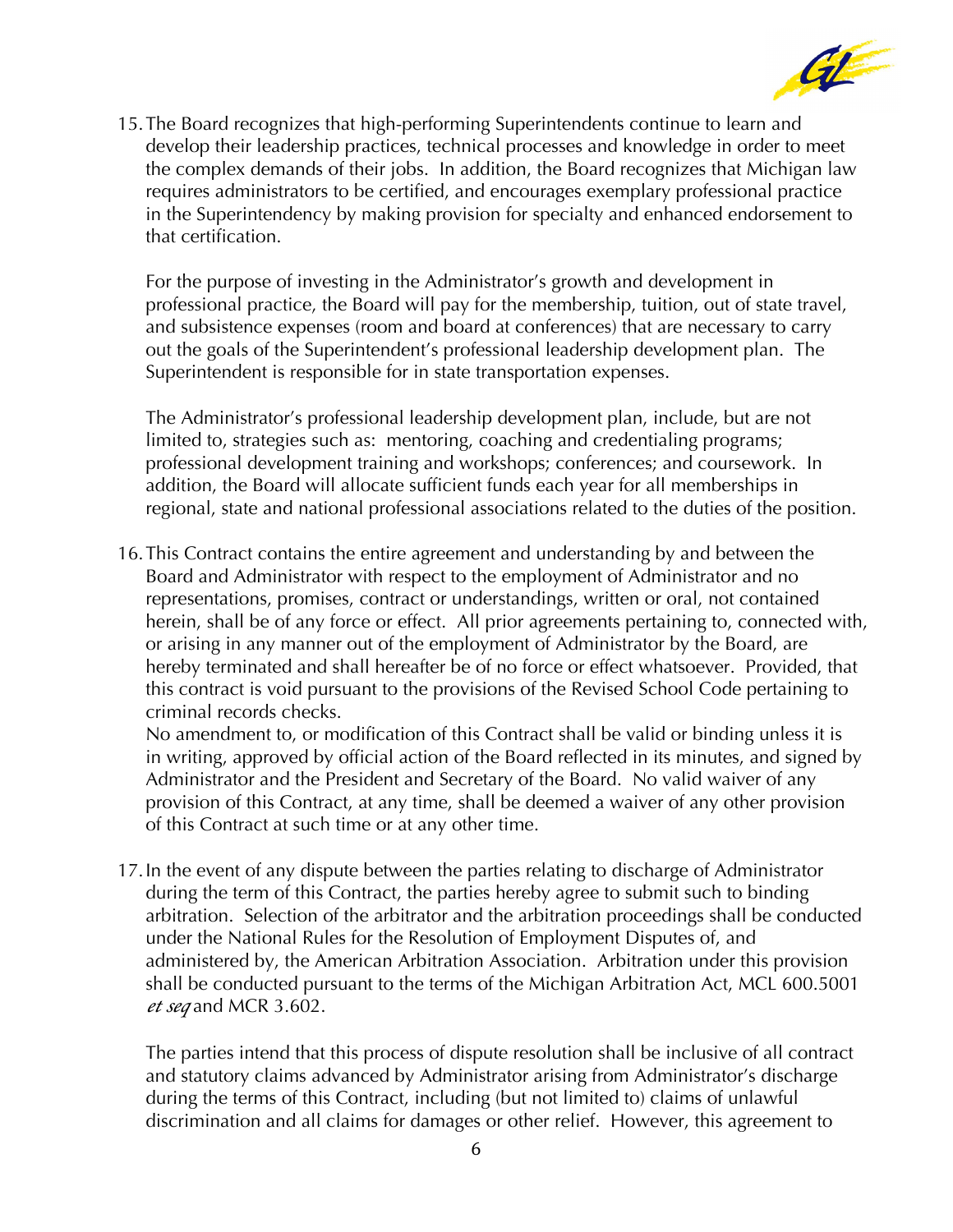

arbitrate does not restrict Administrator from filing a claim or charge with any state or federal agency (such as the Equal Employment Opportunity Commission or the Michigan Department of Civil Rights), and does not apply to any claims for unemployment compensation or workers' compensation which may be brought by Administrator. Instead, this agreement to arbitrate claims applies to those matters that would otherwise be subject to state or federal court proceedings.

This agreement to arbitrate means that Administrator is waiving his right to adjudicate discrimination claims in a judicial forum and is instead opting to arbitrate those claims. In any such arbitration proceeding, Administrator shall have the right to representation by counsel of his choice, the right to appointment of a neutral arbitrator, the right to reasonable discovery and the right to a fair hearing. However, Administrator, through this agreement to arbitrate such claims, does not waive any statutory rights or remedies in the context of such arbitration proceedings.

The arbitrator's fee and the costs imposed by the American Arbitration Association shall be shared equally by the Board and Administrator, subject to the right of Administrator to seek to tax such fees as costs against the Board.

Any claim for arbitration under this provision must be filed with the American Arbitration Association, in writing, and served on the Board within one hundred eight (180) days of the effective date of Administrator's discharge during the term of this Contract. The Decision and Award of the arbitrator shall be final and binding and judgment thereon may be entered in the Circuit Court for the 56<sup>th</sup> Judicial Circuit of Michigan (Eaton County).

- 18.If any provision of this Agreement becomes or is declared by the Court of competent jurisdiction to be illegal, unenforceable or void, this Contract shall continue in full force and effect without said provision(s).
- 19.Administrator agrees that any claim or suit arising out of Administrator's employment with the Board must be filed no more than six (6) months after the date of the employment action that is the subject of the claim or suit. Administrator understands that the statute of limitations for claims arising out of an employment action may be longer than six (6) months but agrees to be bound by the six (6) month period of limitation set forth herein and waives any statute of limitations to the contrary. Should a court of competent jurisdiction determine that this provision allows an unreasonably short period of time to commence a law suit, it is the intent of the parties that the court enforce this provision to the extent possible and declare the law suit barred unless it was brought within the minimum reasonable time within which the suit should have been commenced.
- 20.Notwithstanding any other provision of this contract including arbitration in paragraph 17, if the administrator's employment as Superintendent is terminated for any reason, the